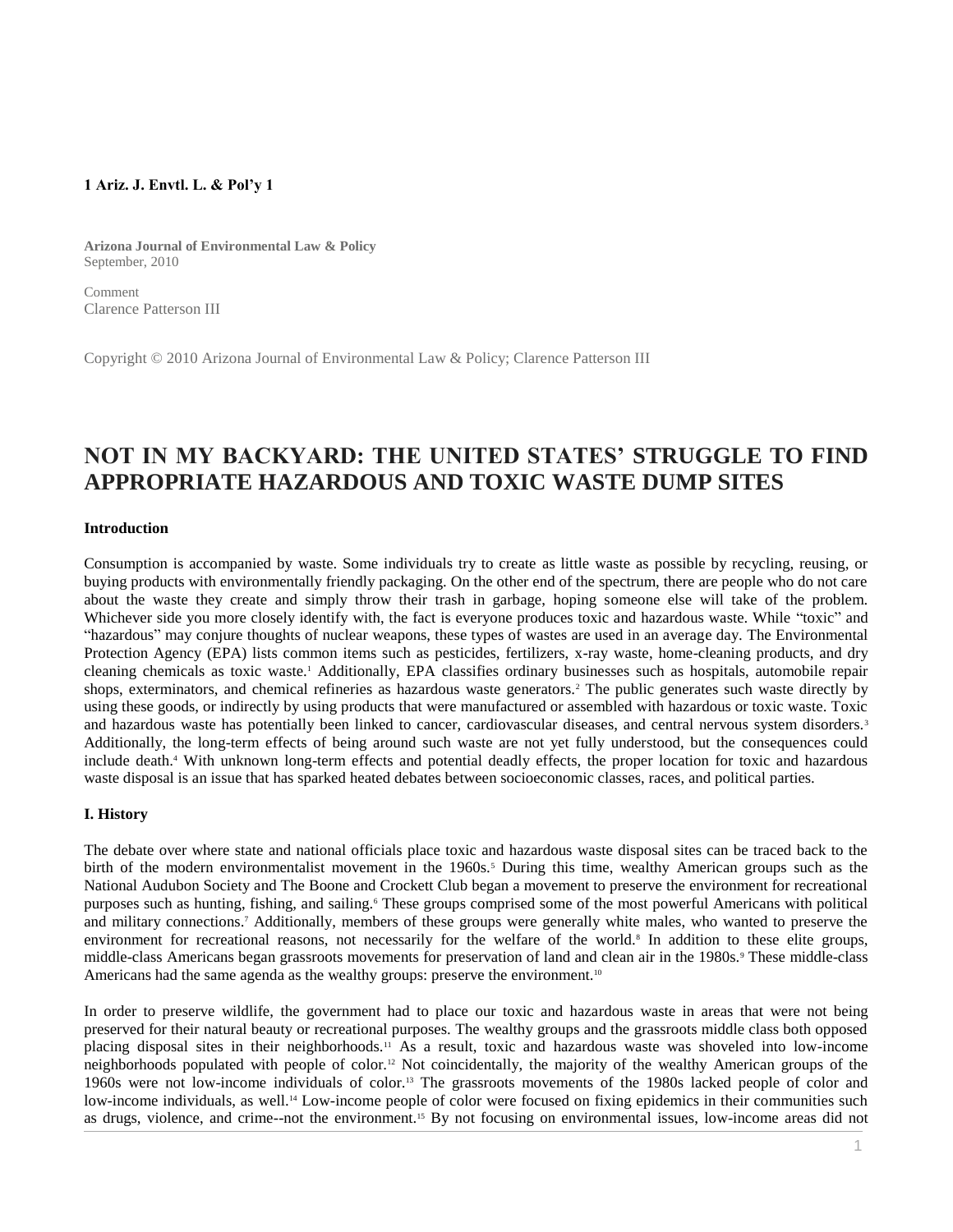have a significant voice in environmental issues. As a result, a movement began: "Not In My Backyard"--the groups that fought for environmental protection did not want to deal with the burden that comes with saving certain areas.<sup>16</sup> Instead, they fought to have toxic and hazardous waste put anywhere other than their own communities.<sup>17</sup> Generally, no one wants toxic or hazardous waste in her neighborhood, so it is placed in the communities that have the least political influence at the time: low-income communities of color.<sup>18</sup> Not only did these communities lack political influence, many times they welcomed the garbage dumps because they provided jobs.<sup>19</sup>

#### **II. Environmental Racism/Environmental Justice**

"Shipping toxic waste to communities of color is not green," says environmentalist Robert D. Bullard, Ph.D. "It's mean and it's unjust and some of us think it should be illegal." 20

Disposal of toxic and hazardous waste disproportionally affects low-income people of color, because it is in their backyards. Environmental racism occurs when specific race groups are targets of environmental hardships and are stripped of their right to oppose those hardships.<sup>21</sup> As explained in the previous section, affluent and middle-class whites made it clear they wanted specific areas preserved but did not want toxic and hazardous landfills in their communities--the Not In My Back Yard, or NIMBY, syndrome.<sup>22</sup> As a result, these landfills have been placed in low-income areas, in which the majority of people are Hispanic, African-American, or sometimes Asian. While one-third of U.S. residents are non-white, *The L.A. Times* has reported that more than half of people living near hazardous or toxic waste sites are Hispanic, black, or Asian. <sup>23</sup> Other studies have shown that the largest hazardous waste landfills are located in minority neighborhoods:

In communities with two or more commercial hazardous waste facilities or any of the nation's five largest landfills, the average percentage of minorities in the population was more than three times that of communities without such facilities .... Three out of five of the largest hazardous waste landfills in the U.S. were located in predominantly African American or Hispanic communities.<sup>24</sup>

In the 1980s, the effects of living next to a toxic or hazardous waste landfill were largely unknown. Even today, all the long-term effects are unknown.<sup>25</sup> But it is clear that the rate of cancer, cardiovascular diseases, central nervous system disorders, learning disorders, and birth defects are higher for those living in these areas, as compared to others not living near toxic or hazardous waste sites.<sup>26</sup>

As a result of environmental racism, the concept of environmental justice was developed in the 1980s.<sup>27</sup> The Environmental Protection Agency defines it as providing:

[f]air treatment and meaningful involvement of all people regardless of race, color, national origin, or income with respect to the development, implementation, and enforcement of environmental laws, regulations, and polices. It will be achieved when everyone enjoys the same degree of protection from environmental and health hazards and equal access to the decision-making process to have a healthy environment.<sup>28</sup>

The definition provided by the EPA sounds ideal and fair; unfortunately, according to statistics they have yet to adopt it.<sup>29</sup> The effects of living in a community with a toxic and hazardous waste facilities were examined in 2007 by looking at cleft lip or palate deformities in Kettleman City, California.<sup>30</sup> In this small city, 93% of the population is Hispanic and 44% below the poverty line, with men only earning an average of \$16,619 per year and women earning \$10,179.<sup>31</sup> Over the course of eighteen months, six out of every twenty children born were born with deformed cleft lips or cleft palates. <sup>32</sup> The United States average is one in every 700.<sup>33</sup> Another example is an eighty-five-mile piece of land between the Mississippi River and Baton Rouge, Louisiana, where a quarter of all American-produced petrochemical products are manufactured.<sup>34</sup> There, 40 percent of the population is below the poverty line and 84 percent of the population is black.<sup>35</sup> Not surprisingly, Louisiana's cancer mortality rate exceeds the U.S. average.<sup>36</sup> As of 2005, the national average is 184 deaths per 100,000; in Louisiana it is 214.9 per 100,000 deaths.<sup>37</sup> Government intervention is needed, but the EPA has been slow to make changes.

## **III. Government Intervention**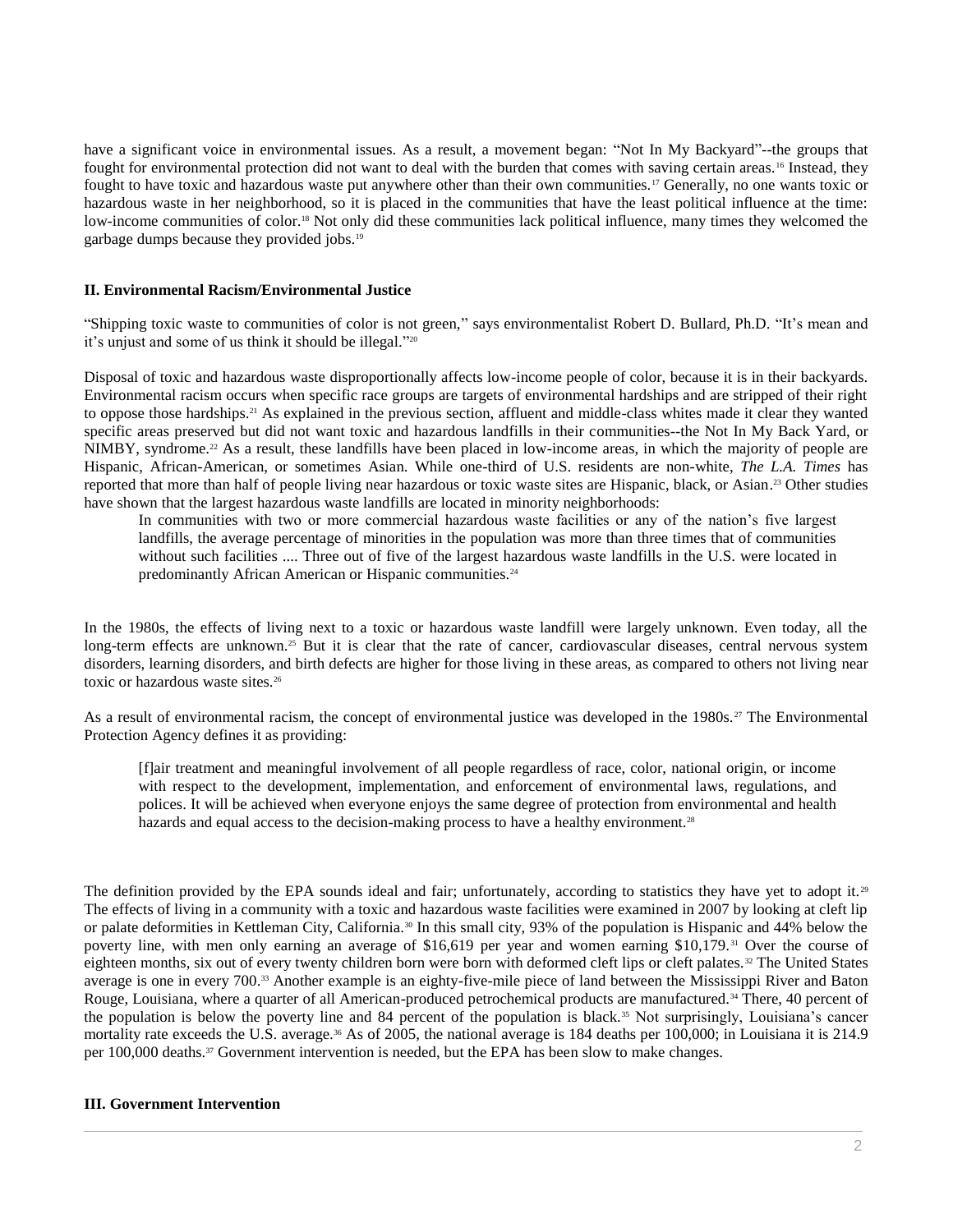In 2008, President George W. Bush allowed the EPA to change the definition of solid waste disposal under [40 C.F.R. § 261.2](http://www.westlaw.com/Link/Document/FullText?findType=L&pubNum=1000547&cite=40CFRS261.2&originatingDoc=Ic08a3acc8c0f11e498db8b09b4f043e0&refType=LQ&originationContext=document&vr=3.0&rs=cblt1.0&transitionType=DocumentItem&contextData=(sc.Search)) to exclude toxic and hazardous waste that was reclaimed or recycled.<sup>38</sup> The stated goal was to encourage reuse of hazardous waste; in reality the regulation created a loophole.<sup>39</sup> Now, companies with dangerous waste can claim that it is reclaimed or recycled and no longer have to comply with the stricter federal disposal standards.<sup>40</sup> A senior counsel for the nonprofit environmental nonprofit law firm Earthjustice explained that "industries, like the steel, chemical and pharmaceutical industries, that handle 1.5 million tons of hazardous waste a year were no longer required to meet safe operating standards or even report their activities."<sup>41</sup> With little to no fear of government punishment, companies are disposing hazardous and toxic waste in landfills improperly because it is technically no longer toxic or hazardous-- rather, it is recycled or reclaimed.<sup>42</sup> Instead of placing the waste properly in "safe" underground containers, it is now thrown away in a manner similar to the way citizens place their weekly garbage on the curb.<sup>43</sup> BP, the international oil corporation, was recently in the headlines for disposing the crude oil from the Gulf of Mexico leak in landfills located in low-income communities of color.<sup>44</sup> The EPA has not intervened because the crude oil is no longer classified as toxic or hazardous, and budget cuts have left them understaffed. Yet no one knows the long-term effects of the crude oil leaking into the ground. (Short-term effects are skin irritation and respiratory problems.)<sup>45</sup>

The Obama administration is looking to change the loophole in [40 C.F.R. § 261.2](http://www.westlaw.com/Link/Document/FullText?findType=L&pubNum=1000547&cite=40CFRS261.2&originatingDoc=Ic08a3acc8c0f11e498db8b09b4f043e0&refType=LQ&originationContext=document&vr=3.0&rs=cblt1.0&transitionType=DocumentItem&contextData=(sc.Search)) by eliminating the reclaim or recycle exclusion.<sup>46</sup> While reclaiming and recycling waste seem like optimal ways to keep waste out of unfairly placed landfills, "under the Bush administration, hazardous waste recycling plants had a free pass to process more than 1 million pounds of toxic material without federal oversight." <sup>47</sup> If all goes as planned, and Congress accepts the proposed changes, the reclaim and recycle exclusion loophole will be eliminated in December 2012.<sup>48</sup> While this proposed change by the Obama administration is a start, it is necessary that the EPA implement changes and finally adhere to its definition of environmental justice.

#### **Conclusion**

Equality for all races and socioeconomic statuses needs to include the equality of environment. Los Angeles is one of the most diverse cities in the United States, a place where 1.2 million people live within two miles of a hazardous or toxic disposal site.<sup>49</sup> We should recognize that injustice is present when 1.1 million of those 1.2 million people are African-American, Hispanic, or Asian.<sup>50</sup> Lead poisoning, birth deformities, cancer, central nervous system disorders, and even learning disabilities are just a few of the effects of living near a toxic or hazardous waste plant<sup>51</sup>--and since the long-term effects have not been seen there are other potential undiscovered dangers. The EPA and other agencies and departments of the government need make many changes to ensure the environmental justice they preach.

## Footnotes

- <sup>1</sup> *Household Hazardous Waste*, U.S. Envtl. Protection Agency (Sept. 22, 2011), http://www.epa.gov/osw/conserve/materials/hhw.htm.
- 2 *Id.*
- <sup>3</sup> Robert D. Bullard, Poverty, Pollution and Environmental Racism: Strategies For Building Healthy And Sustainable Communities (discussion paper for the National Black Environmental Justice Network Environmental Racism Forum World Summit on Sustainable Development Global Forum, Johannesburg, South Africa, July 2, 2002), *available at* http://www.ejrc.cau.edu/PovpolEj.html.
- <sup>4</sup> Lesley Rushton, *Health Hazards and Waste Management*, 68 Brit. Med. Bull. 183, 288 (2003), *available at* http:// bmb.oxfordjournals.org/content/68/1/183.full.
- <sup>5</sup> Stacy J. Silveira, *[The American Environmental Movement: Surviving Through Diversity](http://www.westlaw.com/Link/Document/FullText?findType=Y&serNum=0284252131&pubNum=0001097&originatingDoc=Ic08a3acc8c0f11e498db8b09b4f043e0&refType=LR&fi=co_pp_sp_1097_504&originationContext=document&vr=3.0&rs=cblt1.0&transitionType=DocumentItem&contextData=(sc.Search)#co_pp_sp_1097_504)*, 28 B.C. Envtl. Aff. L. Rev. 497, 504-05 [\(2004\).](http://www.westlaw.com/Link/Document/FullText?findType=Y&serNum=0284252131&pubNum=0001097&originatingDoc=Ic08a3acc8c0f11e498db8b09b4f043e0&refType=LR&fi=co_pp_sp_1097_504&originationContext=document&vr=3.0&rs=cblt1.0&transitionType=DocumentItem&contextData=(sc.Search)#co_pp_sp_1097_504)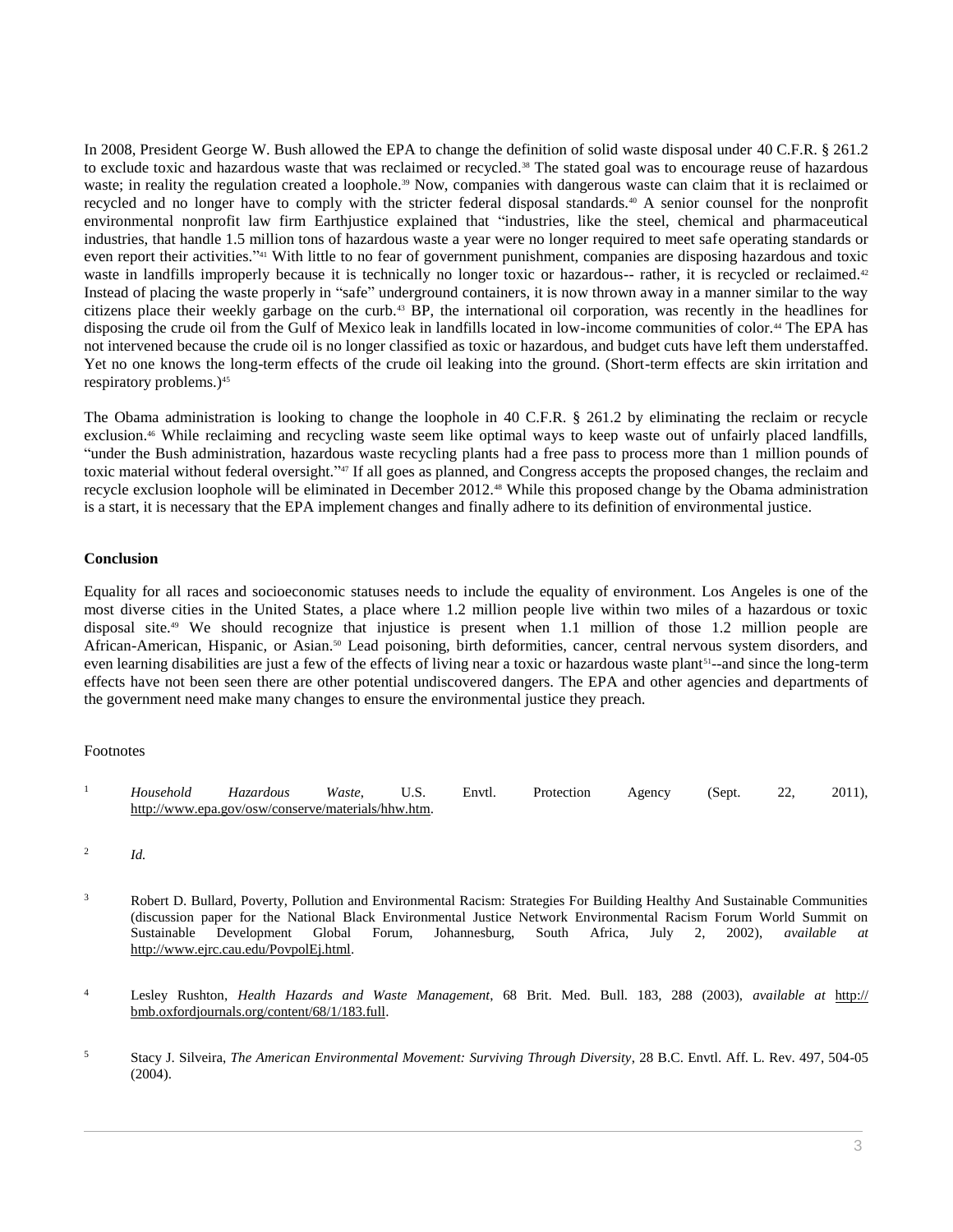- *Id.* [at 502.](http://www.westlaw.com/Link/Document/FullText?findType=Y&serNum=0284252131&pubNum=0001097&originatingDoc=Ic08a3acc8c0f11e498db8b09b4f043e0&refType=LR&fi=co_pp_sp_1097_502&originationContext=document&vr=3.0&rs=cblt1.0&transitionType=DocumentItem&contextData=(sc.Search)#co_pp_sp_1097_502)
- *Id.* [at 501.](http://www.westlaw.com/Link/Document/FullText?findType=Y&serNum=0284252131&pubNum=0001097&originatingDoc=Ic08a3acc8c0f11e498db8b09b4f043e0&refType=LR&fi=co_pp_sp_1097_501&originationContext=document&vr=3.0&rs=cblt1.0&transitionType=DocumentItem&contextData=(sc.Search)#co_pp_sp_1097_501)
- *Id.*
- *Id.* at 509.
- *Id.*
- <sup>11</sup> *Id.* at 512.
- *Id.* at 502.
- *Id.*
- *Id.* at 508.
- *Id.* at 522.
- *Id.* at 512.
- *Id.* at 514-15.
- *Id.*
- *Id.*
- <sup>20</sup> Amy Littlefield, EPA Vows to Examine Impact of Hazardous Waste on Poor Communities, L.A. Times (July 22, 2009), http:// latimesblogs.latimes.com/greenspace/2009/07/hazardous-waste-environmental-justice-epa.html.
- Silveira, *supra* note 5, at 504-05.
- *Id.*
- Janet Wilson, *California Has Largest Number of Minorities Near Hazardous Waste*, L.A. Times, Apr. 12, 2007, available at http:// articles.latimes.com/2007/apr/12/local/me-toxic12.
- Marsha L. Greer & Anna K. Harding, *The Health Impact of Hazardous Waste Sites on Minority Communities; Implications for Public Health and Environmental Health Professionals*, 55 J. Envtl. Health 6, (1993).
- Rushton, *supra* note 4, at 288.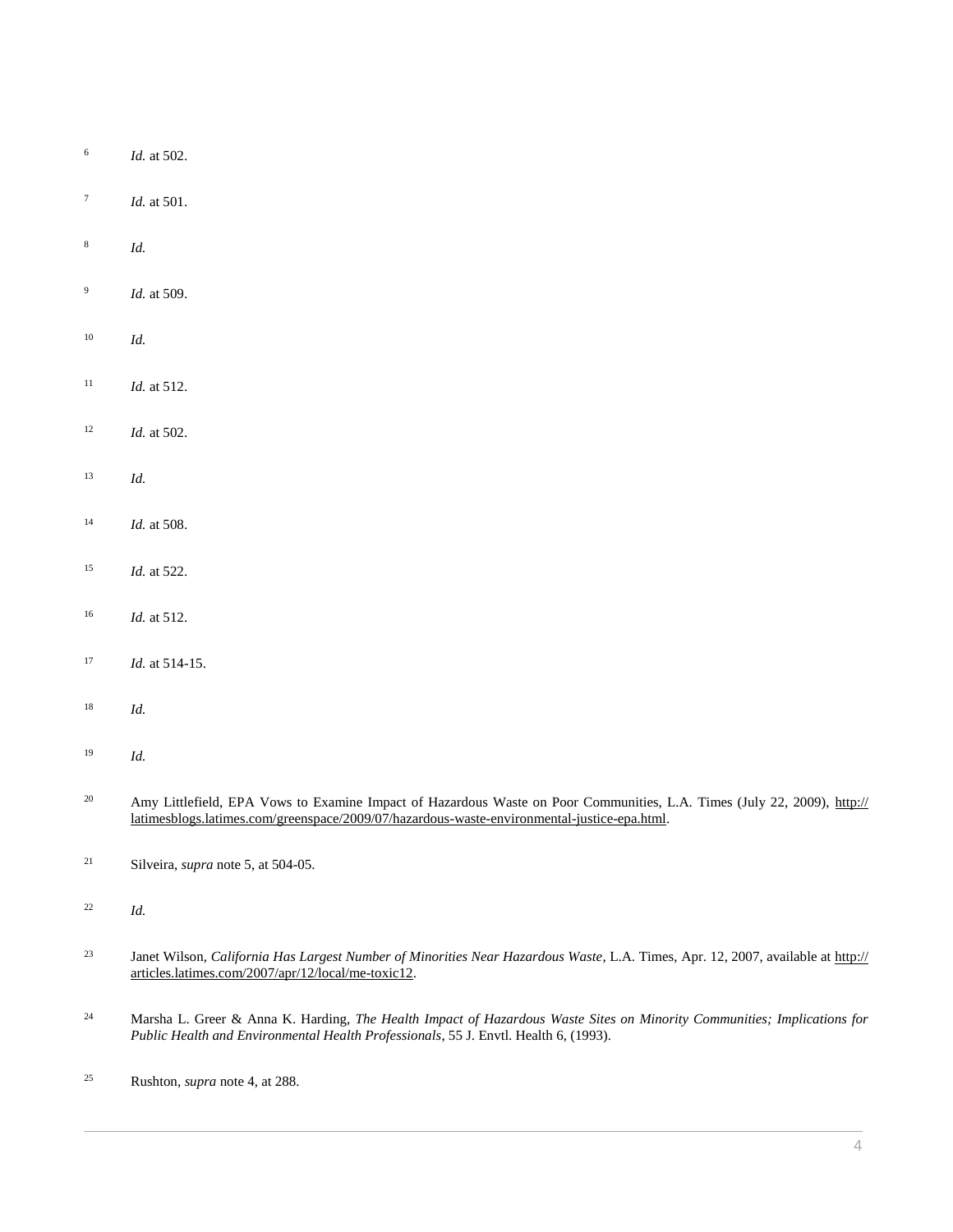- Bullard, *supra* note 3.
- *Environmental Justice*, U.S. Envtl. Protection Agency, http:// www.epa.gov/environmentaljustice/ (last visited Feb. 17, 2012).

- S.E. Smith, Kettleman City, California: Low Income, Cleft Palates, and "Nothing Usual", Forward: FWD (Feminists for a Way Forward) (March 4, 2010), http://disabledfeminists.com/2010/03/04/kettleman-city-california-low-income-cleft-palates-and-nothing-unusual/.
- *Id.*
- *Id.*
- *Id.*
- Heidi Ledford, *Prevention by Numbers*, Nature (April 8, 2009), http://www.nature.com/naturejobs/2009/090409/full/nj7239-792a.html.
- Paul E. Rosenfield & Lydia Feng, Risk of Hazardous Wastes 61 (2011).
- Ledford, *supra* note 34.
- *Id.*
- [40 C.F.R. § 261.2.](http://www.westlaw.com/Link/Document/FullText?findType=L&pubNum=1000547&cite=40CFRS261.2&originatingDoc=Ic08a3acc8c0f11e498db8b09b4f043e0&refType=LQ&originationContext=document&vr=3.0&rs=cblt1.0&transitionType=DocumentItem&contextData=(sc.Search))
- <sup>39</sup> *Frequent Questions for Definition of Solid Waste 2011 Proposed Rule*, U.S. Envtl. Protection Agency (last visited Feb. 17, 2012); Environmental Justice, U.S. Envtl. Protection Agency, http:// www.epa.gov/environmentaljustice/ (last visited Feb. 17, 2012).
- Lisa Evans, *The Secret Life of Toxic Waste*, Envtl. Prot. Blog (Sept. 19, 2011, 12:02 AM), http://eponline.com/blogs/environmental-protection-blog/2011/09/earthjustice.aspx.
- *Id.*
- *Id.*
- Id.
- S.E. Smith, *Crude Violations: BP Is Dumping Toxic Waste in Low Income Communities of Colour*, Forward: FWD (Feminists for a Way **Forward**  $(Aug. 4, 2010)$ , http://disabledfeminists.com/2010/08/10/crude-violations-bp-is-dumping-toxic-waste-in-low-income-communities-of-colour/.
- *Id.*

Wilson, *supra* note 23.